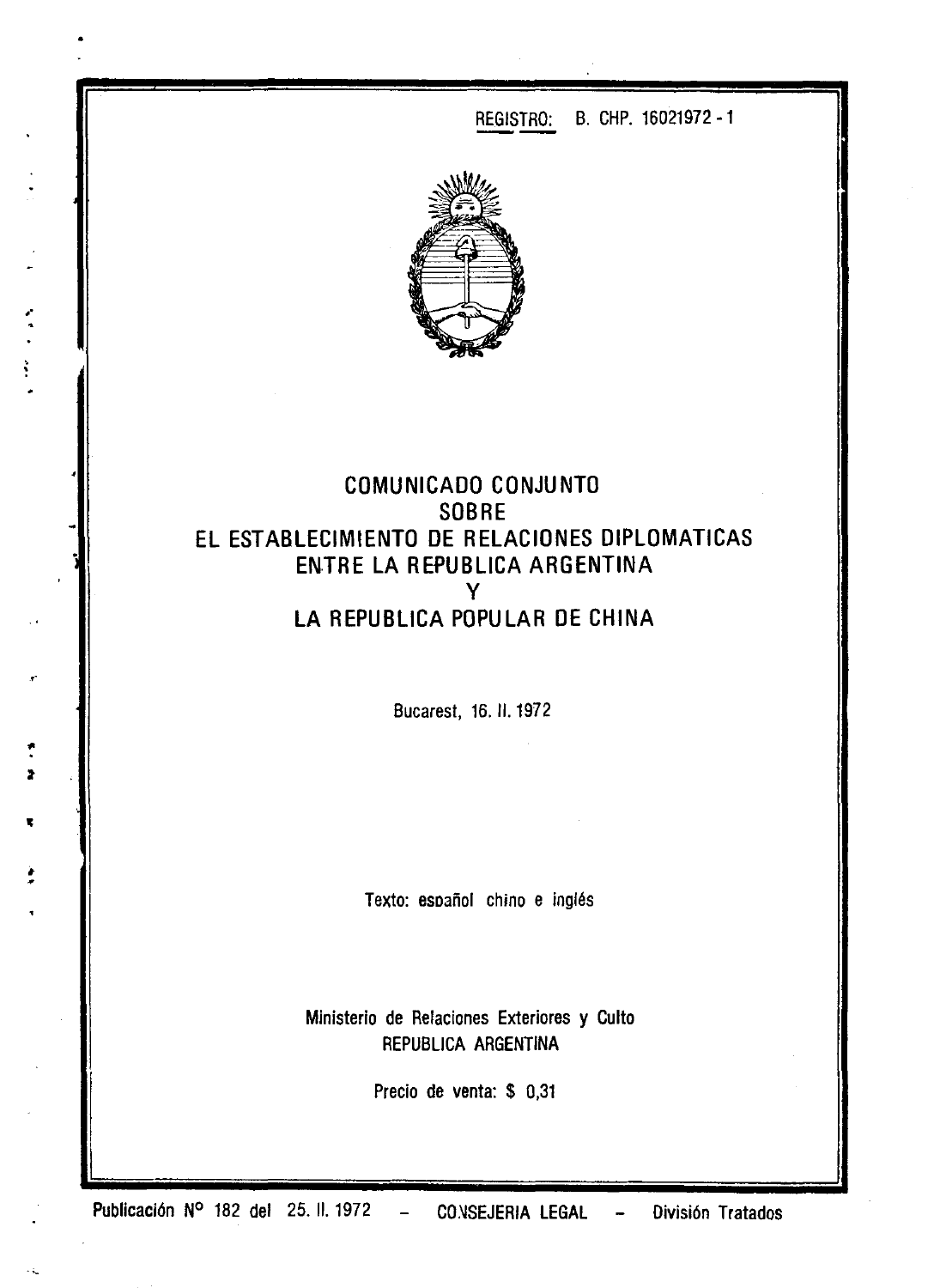COMUNICADO CONJUNTO SOBRE El ESTABLECIMIENTO DE RELACIONES DIPLOMA-TICAS ENTRE LA REPUBlICA ARGENTINA y LA REPUBLICA POPULAR DE CHINA

Los Gobiernos de la República Argentina y de la República Popular da China han decidido normalizar rolacionea diplomáticas sobrs la basa del respeto. mutuo a los'principios da soberanía, integridad territorial, no intarvención en sus asuntos internos o externos, igualdad y beneficio mutuo, a partir dal dia 19 da febrero-de 1972.

El Gobierno de la República Argentina reconoce al Gobierno de la RepOblica Popular de China come al anico Gobierno lagal da China.

El Gobierno chino reafirma que Taiwan ss una parta inalienabla del territorio de la República Popular de China. El Gobierno argentino toma nota de asta posici6n del Gobierno chino.

*El* Gobierno de la Repablica Popular da China raconocs los derechos da jurisdicci6n ds la RepGblica Argentina sobre la zona marítima adyacente a aua costas dentro del límita da doscisntas millas náuticas.

Ambos Gobiernos han acordado adoptar medidas eficacas para el de sarrollo de las relaciones comerciales entre los dos países.

Los Gobiernos de la República Argentina y de la República Popular da China han convenido intercambiar Embajadoras tan pronto como los preparativos y formalidades administrativas hayan sido terminados. Con ese objeto, ambos Gobiernos acuerdan prestarse toda la asistencia necesaria para el establecimiento de misiones diplomáticas en sus respectiVas capitales <sup>y</sup> al ejercicio de sus funcionas, de acuerdo al deracho internacional.

Cian Hai-fun Embajador de la República Popular da China en Rumania

Bucarest, 16 da febrero de 1912.-

/ Warden Ruda

Subsacratario de Ralacionas Exteriores y Culto

1.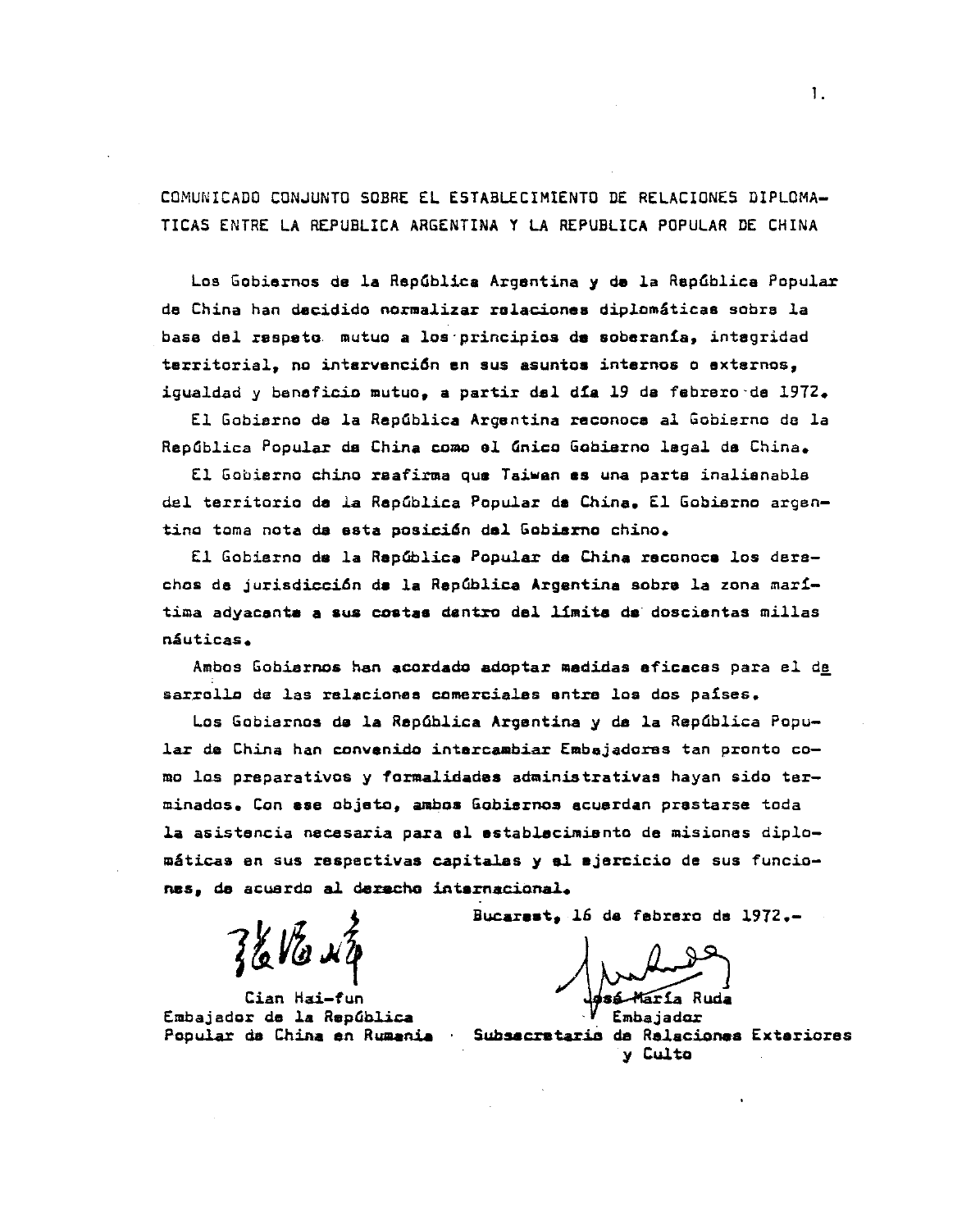阿根廷共和国和中华人民共和国

## 关于建立外交关系的联合公报

阿根廷共和国政府和中华人民共和国政府根据互相建重 **主权、领 + 宗 整、 互不干涉 内 政 或 对 处 事 务 、 平 等 互 利 的 原** 则。决定自一九十二年二月十九日起使外交关系正常化。

阿祖廷共和国政府承认中华人民共和国政府为中国的唯 令法政府。

中国政府重申:台湾是中华人民共和国领土不可分剖的 第 分。阿根廷政府注意到中国政府的这一立场。

中华人民共和国政府承认阿根廷共和国对邻接其海岸的 二百里茄围以内的海域的管菇权。

两国政府同意采取积极谐施以发展两国闻的贸易关系。

阿根廷共和国政府和中华人民共和国政府同意。 一俟行 政手续和准备工作就绪,即互派大使。为此,两国政府同意 按照国际法。在各自首都为对方建馆及其执行任务提供一切 必要的协助。

宗教副国务极书、大使 何塞·马利亚·鲁达

中华人民共和国 驻罗马尼亚大伊 张海峰

一九七二年二月十六日子布加勒斯特